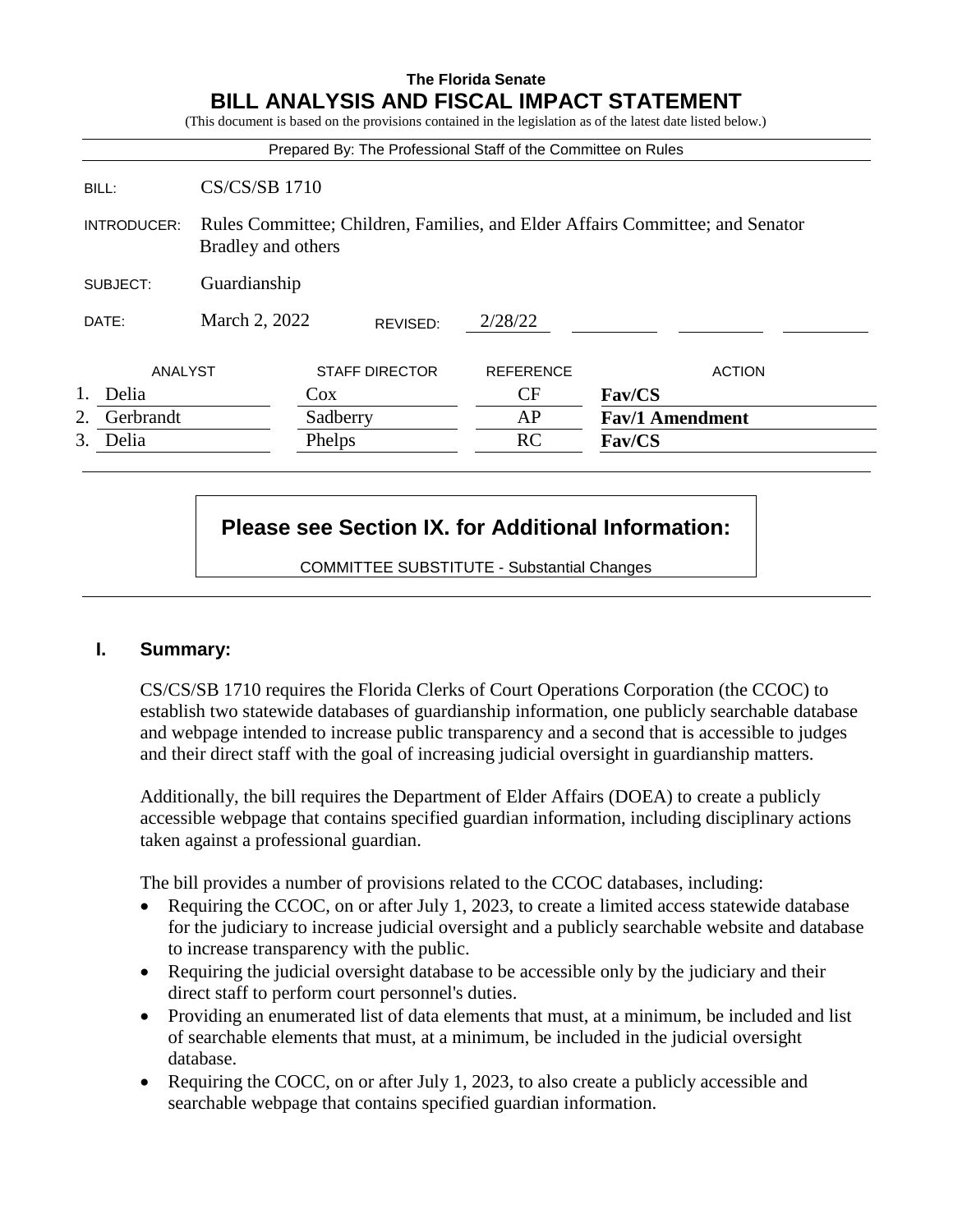- Requiring the CCOC to generate and publish monthly reports of statistical data and generate other reports upon request by certain entities.
- Requiring the CCOC to work with stakeholders to develop proposed lists of data elements for inclusion in the judicial oversight and publicly searchable databases and provide the lists to the Governor and Legislature by January 1, 2023.

Further, the bill requires the OPPAGA to conduct a comparative analysis and to study trends in the use of Florida's guardianship system and provide an annual report to the Governor and the Legislature beginning in 2024 through 2027.

The bill is anticipated to have a significant negative fiscal impact on the CCOC and the clerks of court due to the cost of creating and maintaining the database and guardian registration profiles. Additionally, the bill has a significant negative fiscal impact on the DOEA related to the transmission of data to the CCOC and clerks of court, and from publishing professional guardian profiles on their website. The bill provides specific appropriations to the DOEA and the Justice Administrative Commission for the CCOC. See Section V. Fiscal Impact Statement.

The bill is effective July 1, 2022.

# **II. Present Situation:**

#### **Guardianship**

When an individual is unable to make legal decisions regarding his or her person or property, a guardian may be appointed to act on his or her behalf. A guardian is someone who is appointed by the court to act on behalf of a ward (an individual who has been adjudicated incapacitated) regarding his or her person or property or both.<sup>1</sup> Adjudicating a person totally incapacitated and in need of a guardian deprives a person of his or her civil and legal rights.<sup>2</sup> The Legislature has recognized that the least restrictive form of guardianship should be used to ensure the most appropriate level of care and the protection of that person's rights. $3$ 

The process to determine an individual's incapacity and the subsequent appointment of a guardian begins with a verified petition detailing the factual information supporting the reasons the petitioner believes the individual to be incapacitated, including the rights the alleged incapacitated person is incapable of exercising.<sup>4</sup> Once a person has been adjudicated incapacitated, termed a "ward", the court appoints a guardian and the letters of guardianship are issued.<sup>5</sup> The order appointing a guardian must be consistent with the ward's welfare and safety, must be the least restrictive appropriate alternative, and must reserve to the ward the right to make decisions in all matters commensurate with his or her ability to do so.<sup>6</sup>

 $\overline{a}$ 

 $^{1}$  Section 744.102(9), F.S.

<sup>2</sup> Section 744.1012(1), F.S.

<sup>3</sup> Section 744.1012(2), F.S

<sup>4</sup> Section 744.3201, F.S.

<sup>5</sup> *See* s. 744.345, F.S.

<sup>6</sup> Section 744.2005, F.S.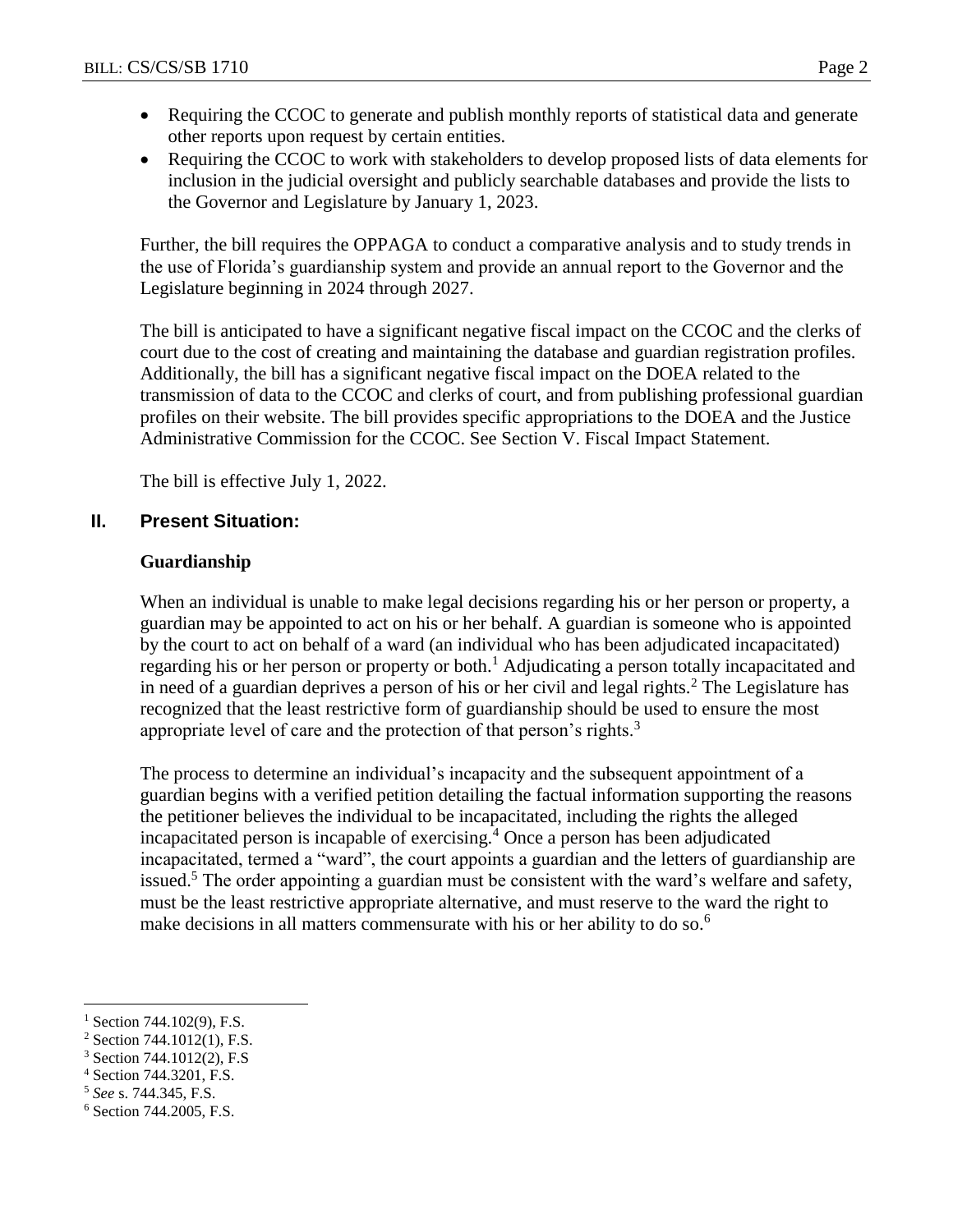#### **Types of Guardians**

#### *Two Main Forms of Guardianship*

There are two main forms of guardianship:

- Guardianship over the person; or
- Guardianship over the property, which may be limited or plenary.<sup>7</sup>

For adults, a guardianship may be established when a person has demonstrated that he or she is unable to manage his or her own affairs. If the adult is competent, this can be accomplished voluntarily.<sup>8</sup> However, when an individual's mental competence is in question, an involuntary guardianship may be established through the adjudication of incompetence which is determined by a court appointed examination committee.<sup>9</sup>

#### *Natural Guardians*

Parents are considered natural guardians of their biological and adopted children, up until the time that their children cease to be minors, or unless the parents' parental rights have been terminated.<sup>10</sup>

#### *Guardian Advocates*

Guardian advocates are appointed by the court for persons with developmental disabilities.<sup>11</sup> A circuit court may appoint a guardian advocate, without an adjudication of incapacity, for a developmentally disabled individual if the person:

- Lacks the capacity to do some, but not all, of the tasks necessary to care for his or her person, property, or estate; or
- $\bullet$  Has voluntarily petitioned for the appointment of a guardian advocate.<sup>12</sup>

#### *Voluntary Guardians*

A court may appoint a voluntary guardian for a person who:

- Is incapable of the care, custody, and management of his or her estate by reason of age or physical infirmity; and
- $\bullet$  Has voluntarily petitioned for the appointment.<sup>13</sup>

The petition must be accompanied by a certificate of a licensed physician specifying that he or she has examined the petitioner and that the petitioner is competent to understand the nature of the guardianship and his or her delegation of authority.<sup>14</sup> Notice of hearing on any petition for appointment and for authority to act must be given to the petitioner and to any person requested

 $\overline{a}$ 

<sup>7</sup> *See generally,* s. 744.102(9), F.S. A plenary guardian exercises all delegable rights and powers of the ward after a court has determined that the ward lacks the capacity to perform all of the tasks necessary to care for his or her person or property.  $8$  Section 744.341(1), F.S.

<sup>9</sup> *See generally,* s. 744.102(12), F.S.

 $10$  Section 744.301(1), F.S.

 $11$  Section 744.102(11), F.S.

<sup>&</sup>lt;sup>12</sup> Section 744.3085, F.S.

<sup>13</sup> Section 744.341(1), F.S.

<sup>14</sup> *Id*.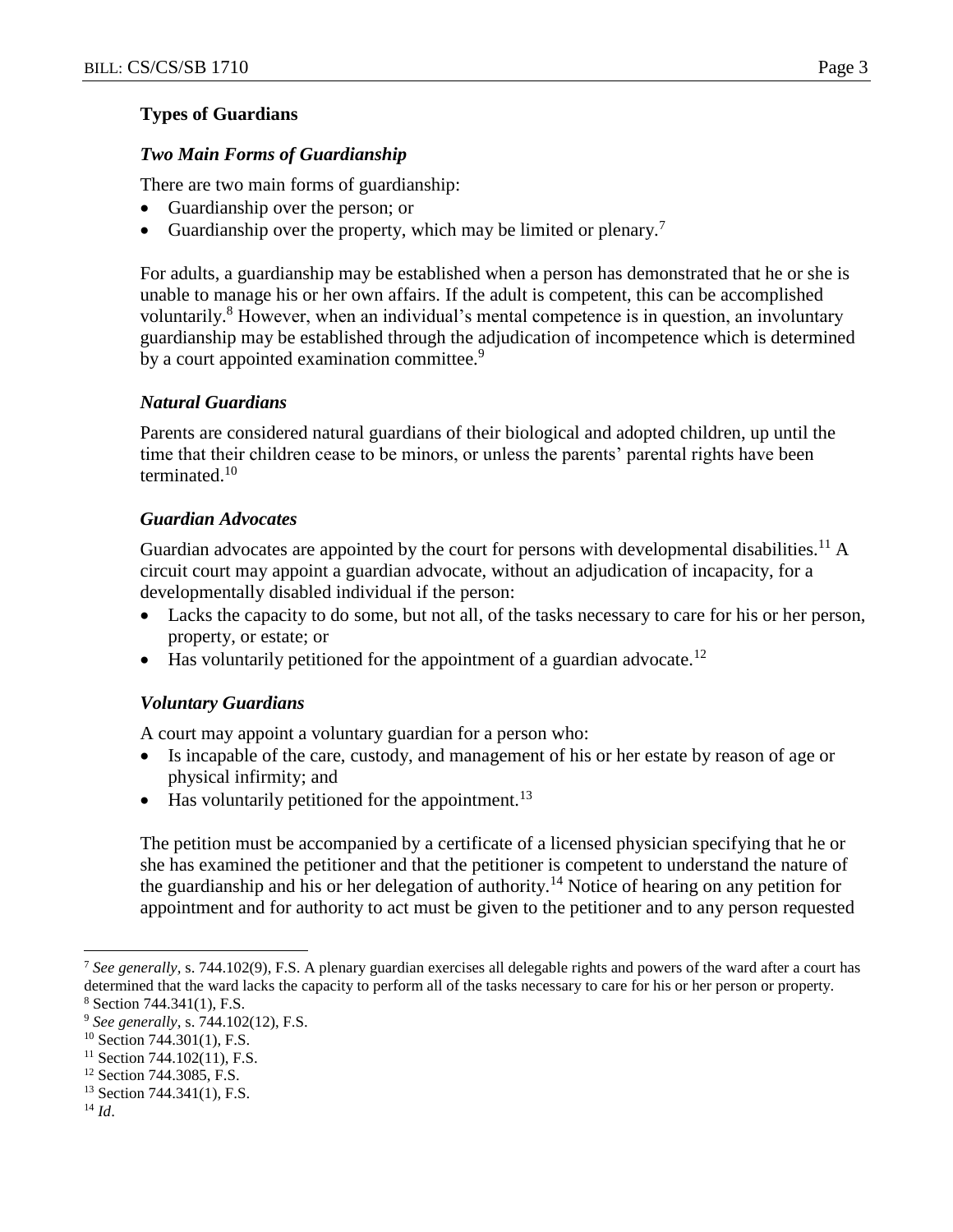by the petitioner.<sup>15</sup> Such request may be made in the petition for appointment of guardian or in a subsequent written request for notice signed by the petitioner.<sup>16</sup>

Unless the voluntary guardianship is limited, a voluntary guardian appointed has the same duties and responsibilities as are provided by law for plenary guardians of the property.<sup>17</sup> A voluntary guardianship may be terminated by the ward by filing a notice with the court that the voluntary guardianship is terminated.<sup>18</sup>

#### *Successor Guardians*

A successor guardian must be appointed and duly qualified before a guardian can be relieved of their duties.<sup>19</sup> A successor guardian can only be appointed if a guardian dies, becomes incapacitated, or is removed. Successor guardians are governed by the laws concerning guardianships. $20$ 

#### **Appointment of a Guardian**

The following may be appointed guardian of a ward:

- Any resident of Florida who is 18 years of age or older and has full legal rights and capacity;
- A nonresident if he or she is related to the ward by blood, marriage, or adoption;
- A trust company, a state banking corporation, or state savings association, or a national banking association or federal savings and loan association, provided the entity is authorized and qualified to exercise fiduciary powers in Florida;
- A nonprofit corporation organized for religious or charitable purposes and existing under the laws of Florida;
- A judge who is related to the ward by blood, marriage, or adoption, or has a close relationship with the ward or the ward's family, if he or she serves without compensation;
- A provider of health care services to the ward, whether direct or indirect, when the court specifically finds that there is no conflict of interest with the ward's best interests; or
- A for-profit corporation that meets certain qualifications, including being wholly owned by the person who is the circuit's public guardian in the circuit where the corporate guardian is appointed. $21$

Guardians<sup>22</sup> who are not professional guardians are required to complete eight hours of instruction and training through a course approved by the chief judge of the circuit court and taught by a court-approved organization within four months after being appointed to a ward.<sup>23</sup> The instruction and training must cover:

- The legal duties and responsibilities of the guardian;
- The rights of the ward;
- $\overline{a}$ <sup>15</sup> *Id*.

<sup>23</sup> Section 744.3145, F.S.

<sup>16</sup> *Id*.

<sup>17</sup> Section 744.341(3), F.S.

 $18$  Section 744.341(5), F.S.

<sup>&</sup>lt;sup>19</sup> Section 744.471, F.S.

<sup>20</sup> *Id*.

<sup>21</sup> Section 744.309, F.S.

<sup>&</sup>lt;sup>22</sup> Other than a parent who is the guardian of the property of a minor child.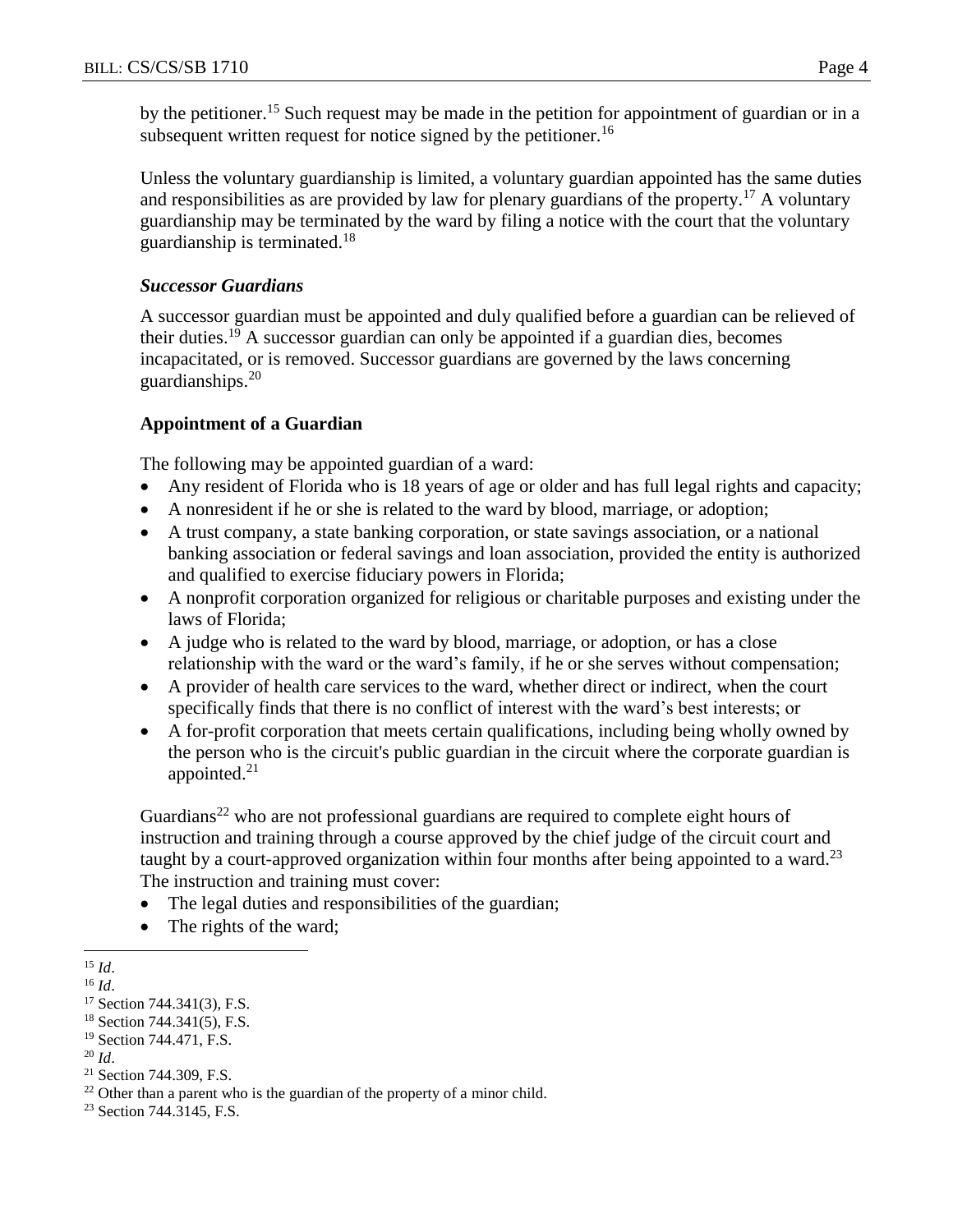- The availability of local resources to aid the ward; and
- The preparation of habilitation plans and annual guardianship reports, including financial accounting for the ward's property. $^{24}$

#### **Examining Committees**

Section 744.331, F.S., sets forth the procedures for determining whether a person is incapacitated. The notice of filing of a petition to determine incapacity and the petition for appointment of a guardian must be read to the alleged incapacitated person.<sup>25</sup> The alleged incapacitated person must be provided with an attorney, who cannot serve as the guardian or counsel for the guardian.<sup>26</sup> Within five days of filing a petition for determination of incapacity, the court must appoint an examining committee consisting of three members, which must include a psychiatrist or physician and two other persons, such as a psychologist, a nurse, social worker, gerontologist, or other qualified persons with sufficient knowledge, skill, experience, or training. $27$ 

Each committee member must examine the person and then issue a report evaluating the person's mental health, functional ability, and physical health.<sup>28</sup> The examining committee members must each submit their examining reports within 15 days after appointment.<sup>29</sup> Within three days after the report is filed and at least 10 days before the hearing, a copy of the committee member's report must be served on the petitioner and on the attorney for the alleged incapacitated person.<sup>30</sup> If the committee determines that the person is not incapacitated in any respect, the court must dismiss the petition.<sup>31</sup> However, if at least two of the three examining committee members conclude the person is incapacitated in some respect, the court proceeds to a hearing on the petition and makes a final determination based on the evidence presented by the parties.<sup>32</sup>

#### **Emergency Temporary Guardianship**

A court may appoint an emergency temporary guardian<sup>33</sup> for an allegedly incapacitated person upon a finding that there appears to be an imminent danger that:

- The physical or mental health or safety of the person will be seriously impaired; or
- The person's property is in danger of being wasted, misappropriated, or lost unless immediate action is taken.<sup>34</sup>

Under those circumstances, a court may appoint an emergency temporary guardian after the filing of a petition for determination of incapacity and before the appointment of a guardian.<sup>35</sup>

 $^{24}$  *Id.* 

 $\overline{a}$ 

<sup>30</sup> Section 744.331(3)(h), F.S.

- <sup>34</sup> *Id*.
- <sup>35</sup> *Id*.

<sup>25</sup> Section 744.331(1), F.S.

<sup>26</sup> Section 744.331(2)(c), F.S.

<sup>27</sup> Section 744.331(3)(a), F.S.

<sup>&</sup>lt;sup>28</sup> Section 744.331(3)(e)-(f), F.S.

 $29$  Section 744.331(3)(e), F.S.

<sup>31</sup> Section 744.331(4), F.S.

<sup>32</sup> Section 744.331(5), F.S.

<sup>33</sup> Section 744.3031(1), F.S.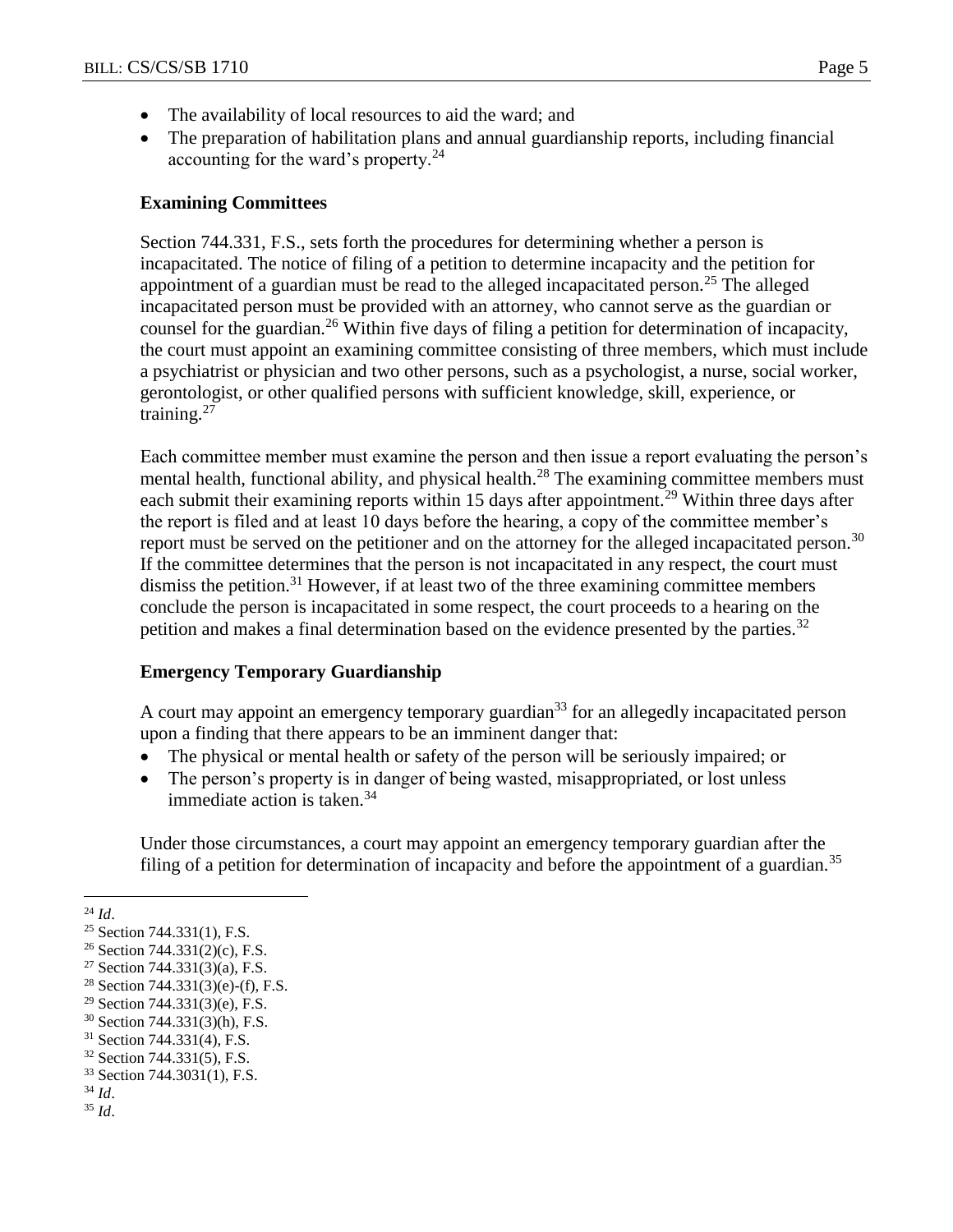The court must appoint counsel to represent the alleged incapacitated person during the proceedings.<sup>36</sup> Further, the court may appoint an emergency temporary guardian on its own motion if no petition for appointment of guardian has been filed when the order determining incapacity is entered.<sup>37</sup>

#### **Office of Public and Professional Guardians**

In 1999, the Legislature created the "Public Guardianship Act" and established the Statewide Public Guardianship Office (SPGO) within the DOEA.<sup>38</sup> In 2016, the Legislature renamed the Statewide Public Guardianship Office within the DOEA as the Office of Public and Professional Guardians (OPPG), required OPPG to regulate professional guardians and investigate complaints, and added six full-time equivalent positions to the OPPG, including an attorney and investigators.<sup>39</sup> The OPPG appoints local public guardian offices to provide guardianship services to people who have neither adequate income nor assets to afford a private guardian, nor any willing family or friend to serve.<sup>40</sup>

There are 17 public guardian offices that serve all 67 counties.<sup>41</sup> Since 2016, approximately 550 professional guardians have registered with the OPPG.<sup>42</sup>

#### *Complaint Investigations*

Any person may submit a complaint against a professional guardian to the OPPG. Once the OPPG receives a complaint, it is required to:

- Review and, if determined legally sufficient,  $43$  investigate complaints against professional guardians;
- Initiate an investigation no later than 10 business days after the OPPG receives a complaint;
- Complete and provide initial investigative findings and recommendations, if any, to the professional guardian and person filing the complaint within 60 days;
- Obtain supporting information, including interviewing the ward, family member, or interested party, or documentation to determine the legal sufficiency of a complaint;
- Dismiss any complaint that is not legally sufficient; and
- Coordinate with the clerks of court to avoid duplication of duties.

According to the DOEA, the annual numbers of complaints filed against a guardian or involving a guardianship since 2016 are as follows:

- 183 in 2016;
- $\bullet$  132 in 2017;

 $\overline{a}$ <sup>36</sup> *Id*.

<sup>37</sup> Section 744.3031(2), F.S.

<sup>38</sup> Chapter 99-277, L.O.F.

<sup>39</sup> Chapter 2016-40, L.O.F.

<sup>40</sup> The DOEA, *Office of Public and Professional Guardians*, available at [https://elderaffairs.org/programs-services/office-of](https://elderaffairs.org/programs-services/office-of-public-professional-guardians-oppg/)[public-professional-guardians-oppg/](https://elderaffairs.org/programs-services/office-of-public-professional-guardians-oppg/) (last visited January 22, 2022).

<sup>41</sup> The DOEA, *Office of Public and Professional Guardians (OPPG)*, available at [https://elderaffairs.org/programs](https://elderaffairs.org/programs-services/office-of-public-professional-guardians-oppg/)[services/office-of-public-professional-guardians-oppg/](https://elderaffairs.org/programs-services/office-of-public-professional-guardians-oppg/) (last visited January 23, 2022).

 $\overline{42}$  *Id.* 

<sup>&</sup>lt;sup>43</sup> Section 744.2004(1), F.S., states that a complaint is legally sufficient if it contains ultimate facts that show a violation of a standard of practice by a professional guardian has occurred.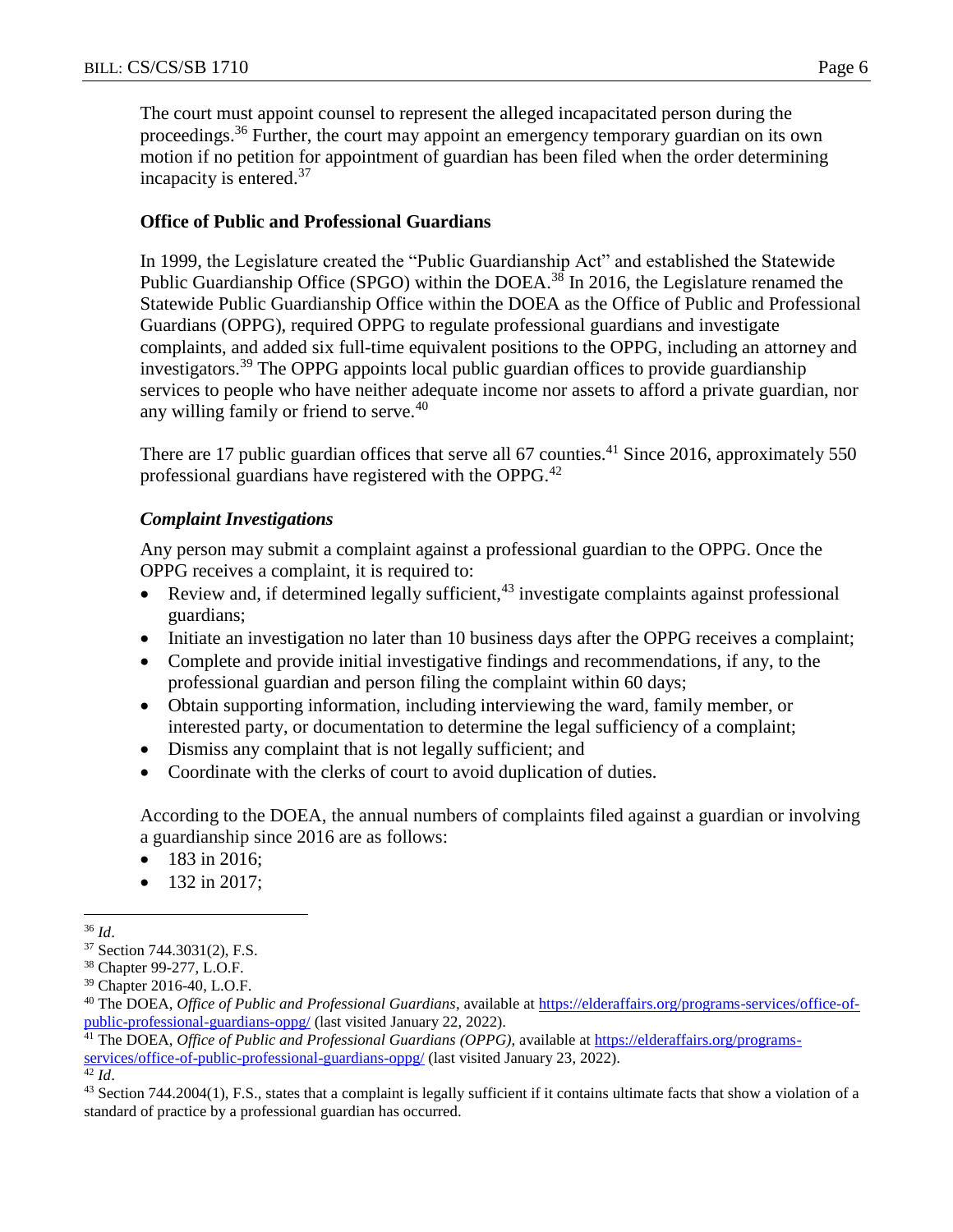- 56 in 2018;
- $\bullet$  113 in 2019;
- 169 in 2020; and
- $\bullet$  89 in the first 6-months of 2021.<sup>44</sup>

The annual number of public records requests regarding OPPG complaints since 2017 are as follows:

- $\bullet$  17 in 2017;
- 11 in 2018;
- 63 in 2019;
- 31 in 2020; and
- $\bullet$  48 in the first 8-months of 2021.<sup>45</sup>

# **Public and Professional Guardians**

A professional guardian is a guardian who has at any time rendered services to three or more wards as their guardian; however, a person serving as a guardian for two or more relatives is not considered a professional guardian.<sup>46</sup> A public guardian is considered a professional guardian for purposes of regulation, education, and registration.<sup>47</sup>

# *Registration*

A professional guardian must register with the OPPG annually.<sup>48</sup> As part of the registration, the professional guardian must:

- Provide sufficient information to identify the professional guardian;
- Complete a minimum of 40 hours of instruction and training through a course approved or offered by the OPPG;<sup>49</sup>
- Successfully pass an examination approved by the DOEA to demonstrate competency to act as a professional guardian;
- Undergo a criminal background check by the Federal Bureau of Investigation and the Florida Department of Law Enforcement;
- Submit to a credit history check; and
- Maintain a current blanket bond.<sup>50, 51</sup>

<sup>45</sup> *Id*.

 $\overline{a}$ 

<sup>47</sup> *Id*.

<sup>44</sup> Email from Derek Miller, Legislative Affairs Director, the DOEA, August 26, 2021 (on file with the Senate Children, Families, and Elder Affairs Committee).

<sup>46</sup> Section 744.102(17), F.S

<sup>48</sup> Section 744.2002, F.S.

<sup>&</sup>lt;sup>49</sup> This training may not be paid with the assets of the ward.

<sup>50</sup> Section 744.2003(2), F.S., further requires the bond to be maintained by the guardian in an amount not less than \$50,000 and must cover all wards for whom the guardian has been appointed at any given time. The liability of the provider of the bond is limited to the face amount of the bond, regardless of the number of wards for whom the professional guardian has been appointed.

<sup>51</sup> Sections 744.2002(3) and 744.3135, F.S.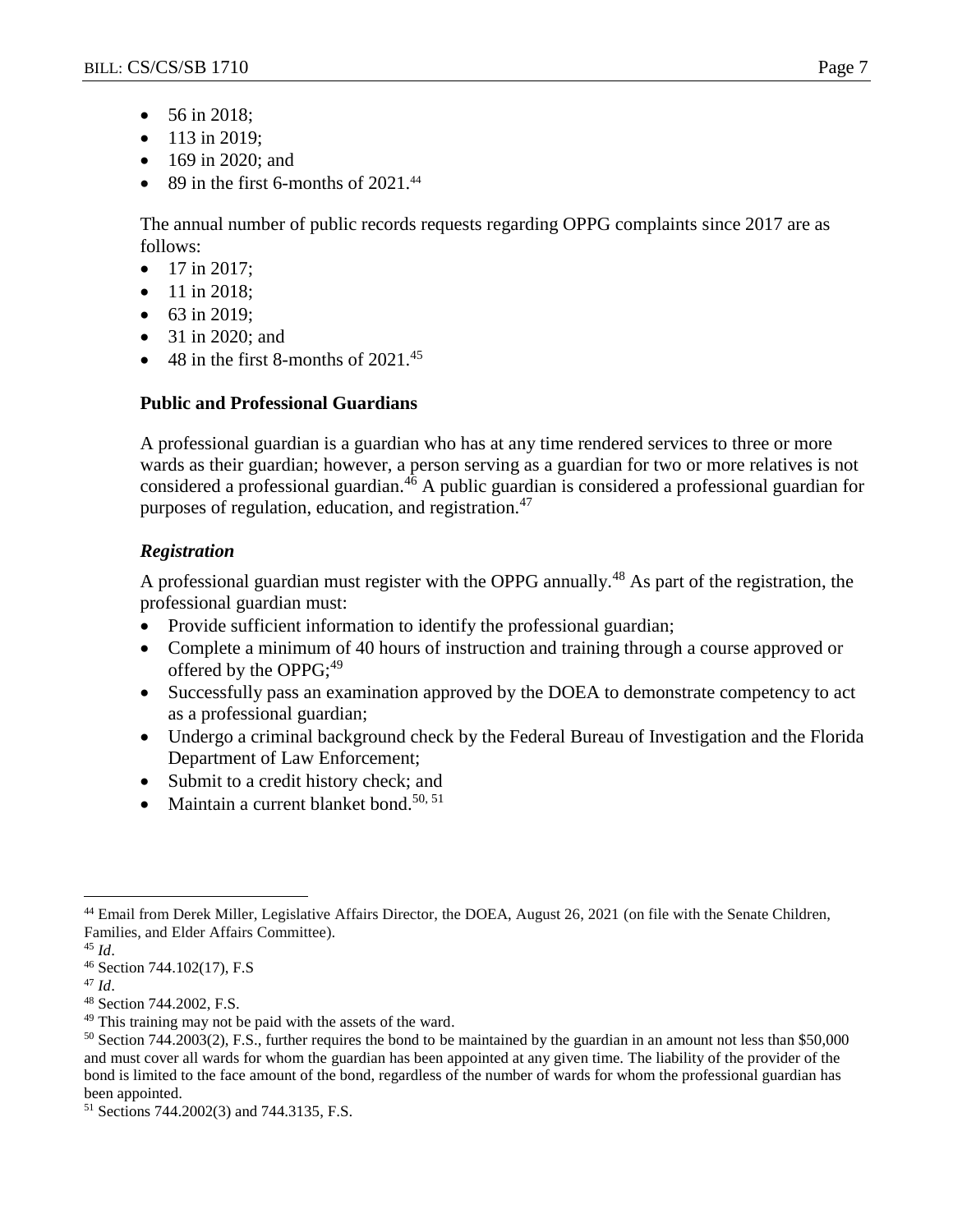Guardians registered with the OPPG must complete a minimum of 16 hours of continuing education every two calendar years after the year in which the initial 40-hour educational requirement is met. The ward's assets may not be used to pay for such education.<sup>52</sup>

Guardians seeking appointment by the court and all employees of a professional guardian who have a fiduciary responsibility to the ward must submit to a credit history check and undergo a level 2 background screening.<sup>53</sup> The DOEA must ensure the clerks of the court and the chief judge of each judicial circuit receive information about each registered professional guardian.<sup>54</sup>

The executive director of the OPPG may deny registration to a professional guardian if the executive director determines that the guardian's proposed registration, including the guardian's credit or criminal investigations, indicates that registering the professional guardian would violate any provision of ch. 744, F.S.<sup>55</sup> The OPPG is required to report any suspension or revocation of a professional guardian's registration to the court of competent jurisdiction for any guardianship case to which the professional guardian is currently appointed.<sup>56</sup>

#### **Responsibilities of the Clerk of the Circuit Court**

In addition to the duty to serve as the custodian of the guardianship files, the clerk must review each initial and annual guardianship report to ensure that it contains required information about the ward.<sup>57</sup> Guardians are required to file initial reports and annual reports consisting of accounting or guardianship plans after they are appointed to a ward.<sup>58</sup> The initial guardianship report, for a guardian of a ward's property, must consist of a verified inventory of such property.<sup>59</sup> For a guardian of a person, the initial guardianship report must consist of an initial guardianship plan, including details such as where the ward will live and any medical or social services the ward may need. $60$  Annual plans must consist of an annual accounting of the ward's property and the process by which the ward is being served by the guardian.<sup>61</sup>

The clerk is required to complete his or her review of the initial or annual report within 30 days after the filing of such reports.<sup>62</sup> The clerk is also required to audit the verified inventory and accountings report within 90 days of its filing, and report his or her findings to the court.<sup>63</sup> The clerk must notify the court when a required report is not timely filed by a guardian.<sup>64</sup>

<sup>63</sup> *Id.*

 $\overline{a}$ 

<sup>64</sup> *Id.*

<sup>52</sup> Section 744.2003(3), F.S.

<sup>53</sup> Section 744.3135(1), F.S.

<sup>54</sup> Section 744.2002(9), F.S.

<sup>55</sup> Section 744.2002, F.S.

<sup>56</sup> Section 744.2004(4), F.S.

<sup>57</sup> Section 744.368, F.S.

<sup>58</sup> Section 744.361, F.S.

<sup>&</sup>lt;sup>59</sup> Section 744.362, F.S.,

<sup>60</sup> Sections 744.362–744.363, F.S.

<sup>61</sup> Section 744.367, F.S.

<sup>62</sup> Section 744.368(2), F.S.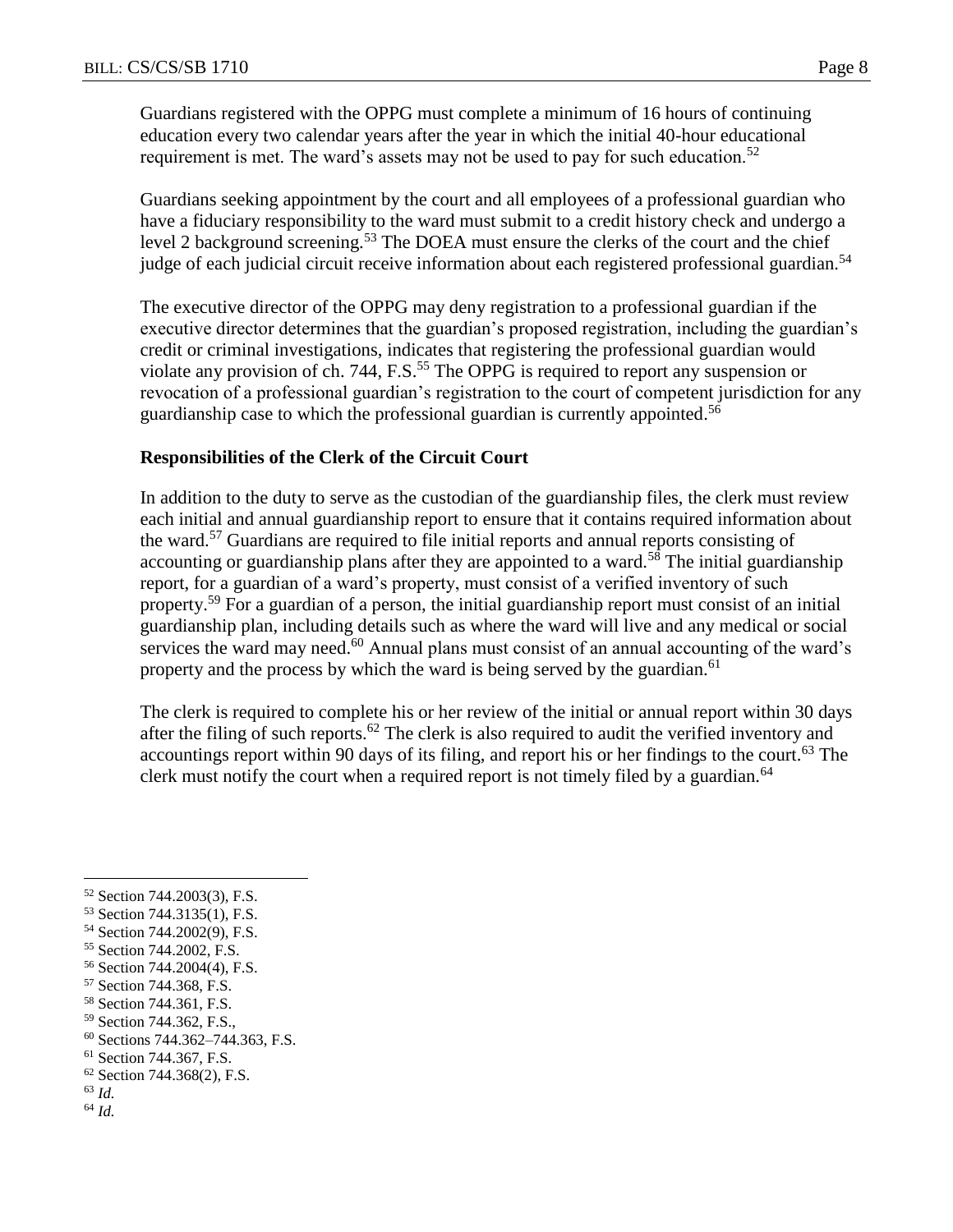If the clerk has reason to believe further review is appropriate, the clerk may request and review records and documents that reasonably impact guardianship assets, including, but not limited to, the beginning inventory balance and any fees charged to the guardianship.<sup>65</sup>

If a guardian fails to produce records and documents to the clerk upon request, the clerk may request the court to enter an order requiring a guardian to file the report.<sup>66</sup> The judge may also impose sanctions on the guardian, which may include contempt, removal of the guardian, and fines.<sup>67</sup>

# **Florida Clerks of Court Operations Corporation**

The Legislature created the CCOC in 2003.<sup>68</sup> It is a public corporation organized to perform the specific functions assigned in ss. 28.35, 28.36, and 28.37, F.S., which outline the CCOC's duties, the clerks' budget procedure for court-related functions, and how fines, fees, service charges, and costs are to be remitted to the state.<sup>69</sup> All clerks of the circuit court are members and hold their position and authority as ex officio members.<sup>70</sup> The responsibilities assigned to the CCOC are performed by an executive council composed of eight clerks from various size populations and three ex officio members designated by the President of the Senate, the Speaker of the House of Representatives, and the Chief Justice of the Supreme Court.<sup>71</sup>

In general terms, the CCOC was created to provide professional budget support to the 67 clerks of court and ensure that resources are fairly and equitably distributed for the operation of the courts.<sup>72</sup> The CCOC's duties include, but are not limited to:

- Recommending to the Legislature changes in the amounts of various court-related fines, fees, service charges, and costs that are established in law to ensure that the clerks have reasonable and adequate funding to perform their court-related functions.
- Developing and certifying a uniform system of workload measures and workload standards for court-related functions.
- Entering into a contract with the Department of Financial Services to audit the court-related expenditures of individual clerks.
- Approving the proposed budgets submitted by clerks.<sup>73</sup>

When approving the clerks' proposed budgets, the CCOC must ensure that the total combined budgets of the clerks do not exceed:

• The total estimated revenues from fees, service charges, costs, and fines for court-related functions that are available for court-related expenditures (as determined by the most recent Revenue Estimating Conference);

 $\overline{a}$ <sup>65</sup> *Id.*

<sup>66</sup> Sections 744.368–744.3685, F.S.

 $67$  Sections 744.3685(3) and 744.367(5), F.S.

<sup>68</sup> Chapter 2003-402, L.O.F.

<sup>69</sup> Sections 28.35-28.37, F.S.

 $70$  Section 28.35(1)(a), F.S.

 $71$  Section 28.35(1)(b)1., F.S.

<sup>&</sup>lt;sup>72</sup> The CCOC, *About the CCOC*, available at<https://flccoc.org/about-us/>(last visited January 25, 2022).

<sup>&</sup>lt;sup>73</sup> Section 28.35(2)(c), (d), (e), and (f), F.S.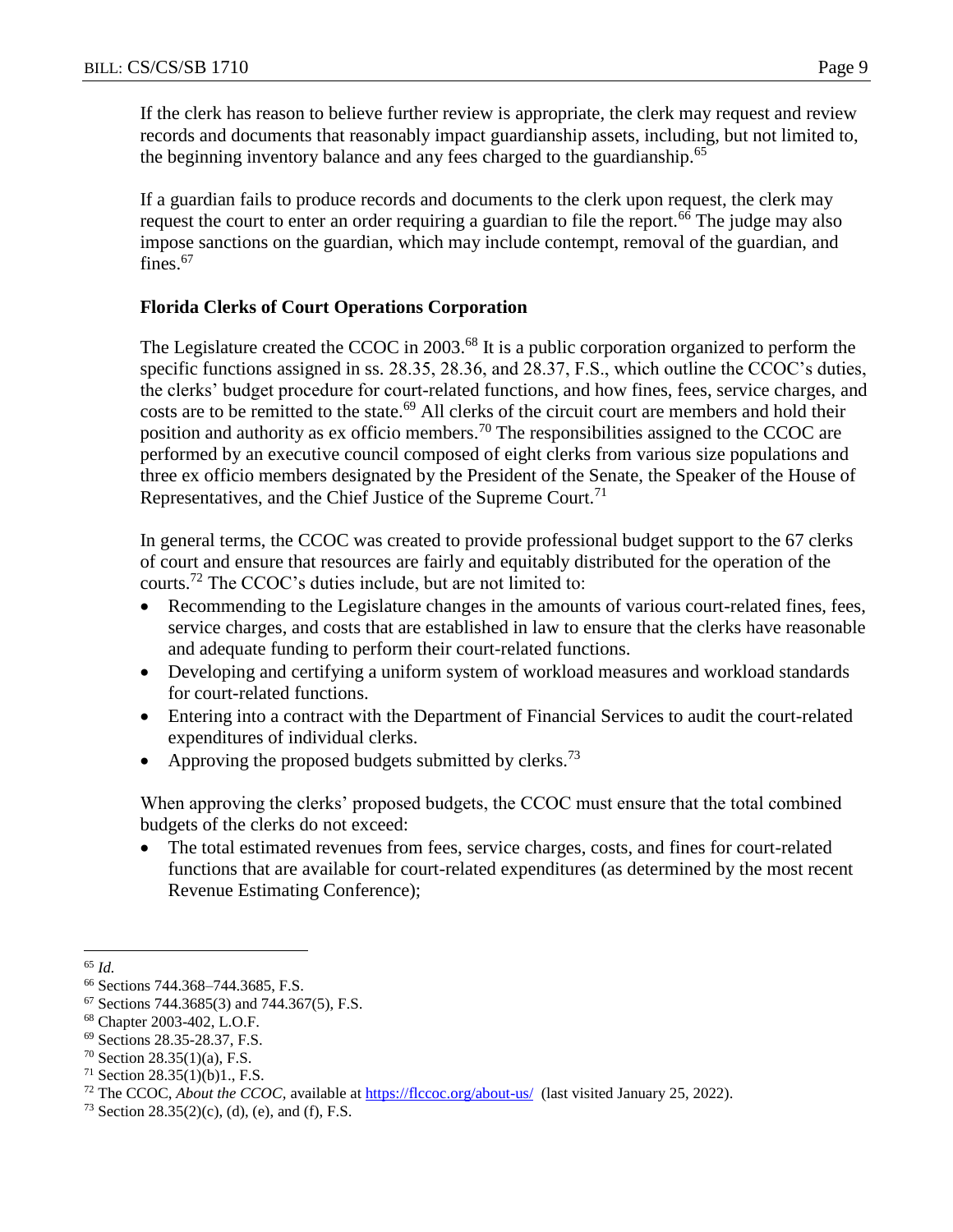- The total of unspent budgeted funds for court-related functions carried forward by the clerks from the previous county fiscal year; and
- The balance of funds remaining in the Clerks of Court Trust Fund after funds are transferred to General Revenue as required by law.<sup>74</sup>

#### **Guardianship Improvement Task Force**

In the summer of 2021, the Florida Court Clerks and Comptrollers organized the Guardianship Improvement Task Force (Task Force), which examined numerous aspects of Florida's guardianship system and laws.<sup>75</sup> The Task Force was formed with the goal of studying the current status of guardianships in Florida and making recommendations to improve the safety of wards across Florida.<sup>76</sup> The Task Force was comprised of 22 members, including judges, clerks of court, members of the Legislature, attorneys, state agencies, and numerous others.<sup> $77$ </sup>

#### *Task Force Report*

On November 15, 2021, the Task Force finalized a report summarizing their work and containing numerous legislative recommendations.<sup>78</sup> Recommendations encompassed the following nine focus areas:

- Statewide Guardianship Data Transparency;
- Statewide Uniformity in Forms, Processes, and Practices;
- Increased Oversight, Safeguards, and Court Monitoring Practices Across the State;
- Preserving the Rights, Dignity, and Autonomy of Alleged and Adjudged Incapacitated Persons;
- Ensuring the Use of Least Restrictive Alternatives (including Advance Directives and Supported Decision-Making);
- Health and Residential Care "Pipeline to Guardianship";
- Enhanced Education and Qualification Requirements of Professionals and Parties in Guardianship;
- Increased Accessibility and Transparency of Professional Guardians and the Guardianship Process; and
- Need for Additional Workgroup(s) Responsible for Assessing Florida's Guardianship System.<sup>79</sup>

The report concluded that the most significant issue addressed by the Task Force was the need for a method to improve the availability of data in order to document problems within Florida's

<sup>77</sup> *Id*.

 $\overline{a}$ 

<sup>79</sup> *Id.* at pp. 19-23.

<sup>74</sup> Section 28.35(2)(f), F.S.

<sup>75</sup> The Florida Bar, Florida Bar News, *Guardianship Improvement Task Force Inks Its Final Report*, November 16, 2021, available at<https://www.floridabar.org/the-florida-bar-news/guardianship-improvement-task-force-inks-its-final-report/> (last visited January 23, 2022).

<sup>76</sup> Florida Court Clerks and Comptrollers, Guardianship Improvement Task Force, *About the Task Force*, available at <https://www.guardianshipimprovementtaskforce.com/> (last visited January 23, 2022).

<sup>78</sup> Florida Court Clerks and Comptrollers, Guardianship Improvement Task Force, *Final Report*, January 2022, available at <https://guardianshiptf.wpengine.com/wp-content/uploads/2022/01/GITFReport-Jan2022.pdf> (last visited January 23, 2022) (hereinafter, "The Final Report").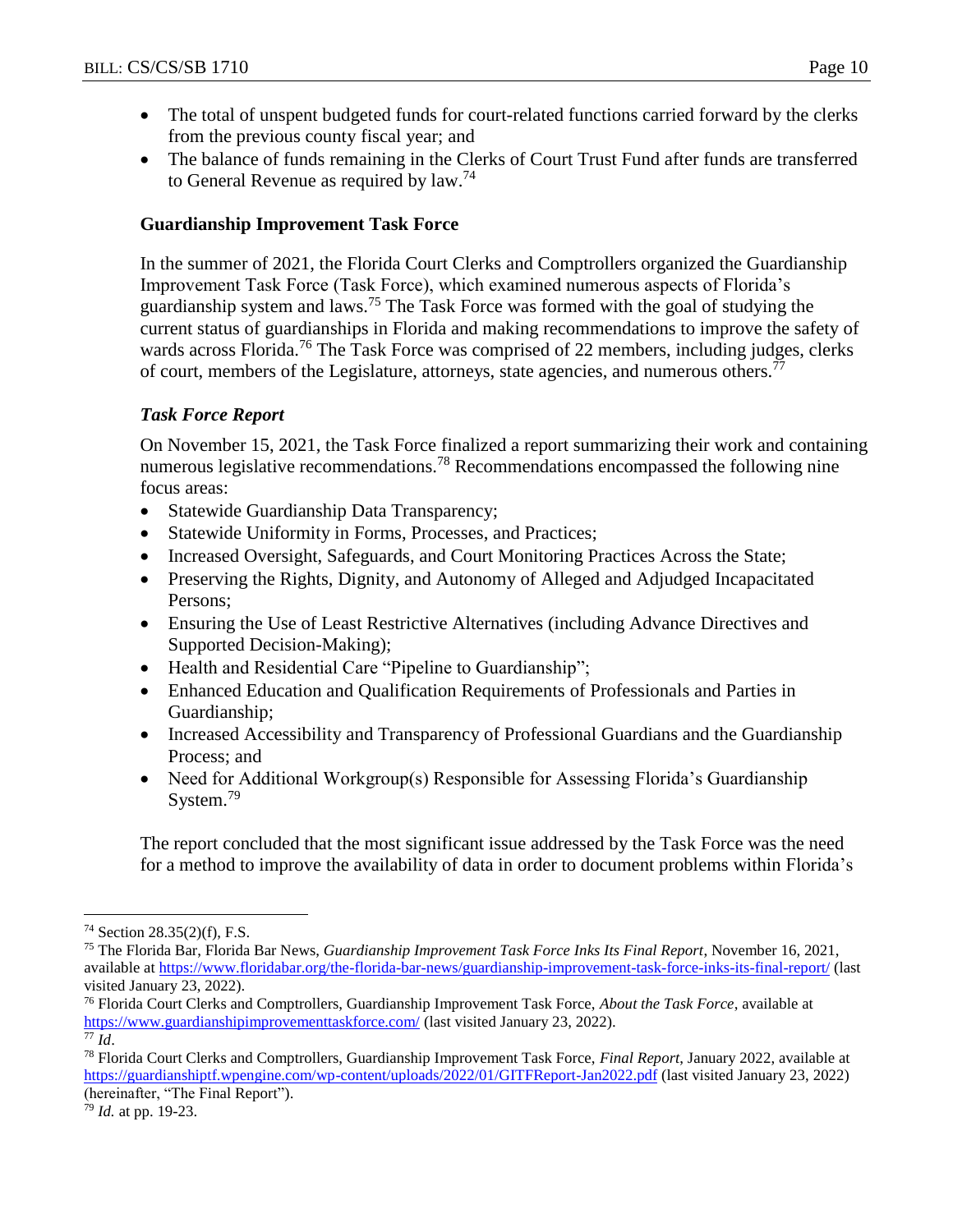guardianship system.<sup>80</sup> The report further stated that a great deal of basic information related to guardianship cases is not readily available, including but not limited to:

- The number of people under guardianship;
- The number of guardians across the state;
- How many cases each guardian has under their purview;
- How much money and property are under the control of guardians across the state; and
- Information related to wards. $81$

According to the report, one topic of concern identified was the potential failure by the courts, clerks of court, and/or court monitors to report situations of abuse, neglect, or exploitation to Florida's Central Abuse Hotline.<sup>82</sup> Without any formalized method for data collection by the courts in each guardianship case, the Task Force concluded that there is no way to determine whether the courts, clerks, and court monitors are complying with their mandatory reporting obligations provided under s. 415.1034, F.S.<sup>83</sup>

Ultimately, the Task Force made the following four recommendations in the area of data transparency:

- Create a statewide data collection system for all guardianship cases;
- Require that every judicial circuit collect and report information in all guardianship cases regarding the existence of advance directives, powers of attorney, health care surrogate designations, and other similar legal documents, whether the document was honored (in part or total), and any reason given by the court for not honoring the document;
- Require that every judicial circuit collect and report guardianship case information and changes to the Office of Public and Professional Guardians (OPPG); and
- Require that OPPG promptly notify the chief judge in any judicial circuit in which a professional guardian is currently serving and/or has previously served as a guardian in a case of any verified findings of misconduct, disciplinary records, or removal of the guardian for cause by any other court.<sup>84</sup>

The report also noted that exactly how widespread and extensive such abuses by guardians may be remains is unknown, due in part to a lack of available data.<sup>85</sup> Relevant questions regarding the demographics of Florida's professional guardians include:

- How many professional guardians in Florida are also public guardians?
- How many professional guardians in Florida maintain dual (state or federal) licenses, such as attorneys barred to practice in Florida?
- How many professional guardians also serve as representative payees in non-guardianship cases?
- How many professional guardians in Florida take on pro bono cases?

<sup>85</sup> *Id*. at p. 85.

 $\overline{a}$ <sup>80</sup> *Id*. at p. 29.

<sup>81</sup> *Id*.

<sup>82</sup> *Id*. at p. 30.

<sup>83</sup> Section 415.1034, F.S., provides that any person who knows, or has reasonable cause to suspect, that a vulnerable adult has been or is being abused, neglected, or exploited must immediately report such knowledge or suspicion to the central abuse hotline.

<sup>&</sup>lt;sup>84</sup> The Final Report at p. 29-38.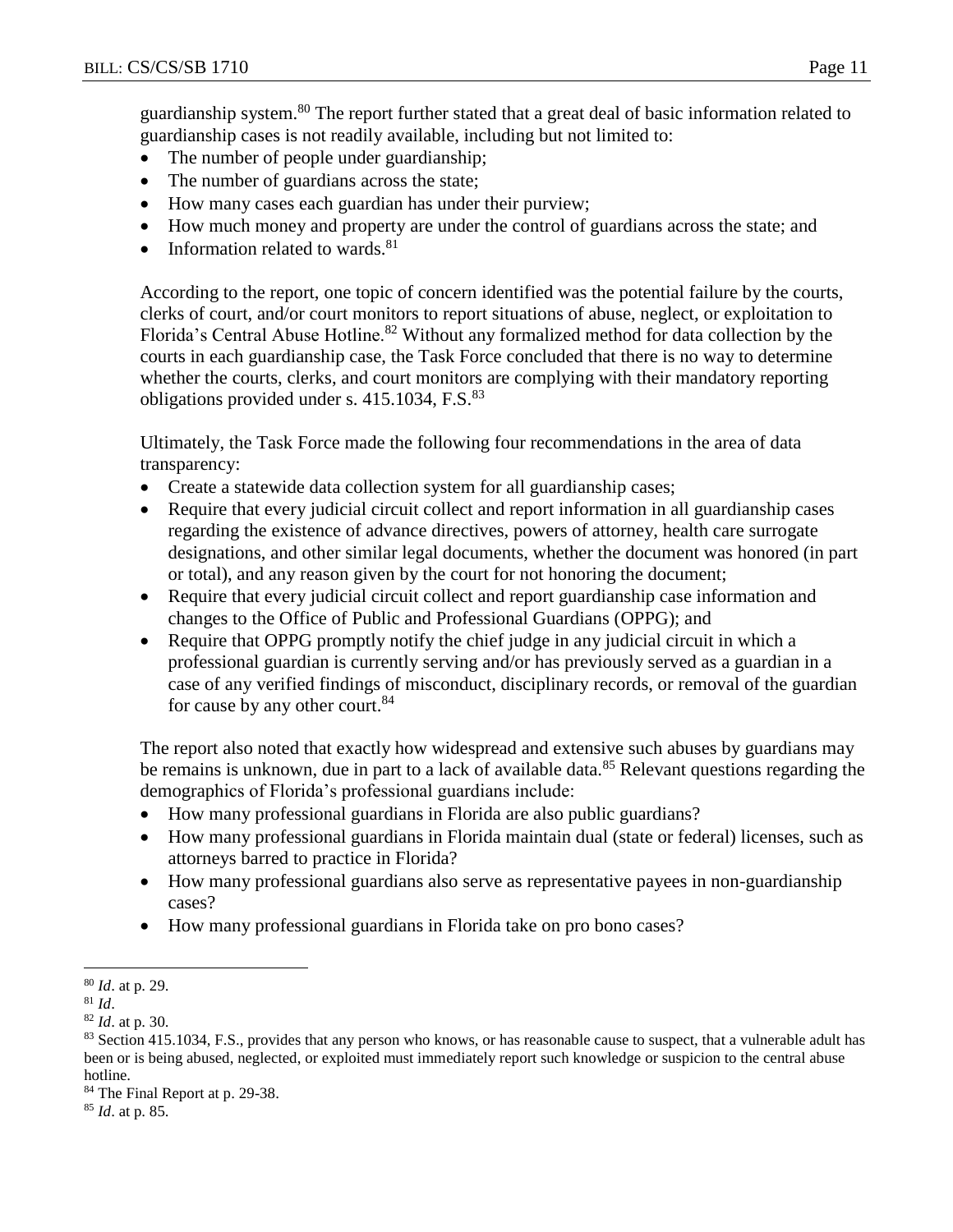- 
- How many professional guardians are compensated by hospitals, assisted living facilities, or other health or residential care providers to serve as a guardian in specific cases?

To address these issues, the Task Force recommended the creation of a publicly accessible, online database regarding the registration, qualifications, and disciplinary/removal history for all professional guardians.<sup>86</sup>

# **III. Effect of Proposed Changes:**

#### **Clerks of Court Operations Corporation Databases**

#### *Judicial Access Database*

The bill creates s. 744.2112, F.S., requiring the CCOC and clerks of court, on or after July 1, 2023, to establish a statewide database (the judicial access database) of guardianship information to facilitate improved court oversight of guardianships. The bill limits access to member of the judiciary and their direct staff, and requires that access be restricted to only the information needed by individual court personnel for the performance of their duties, while in no way limiting access to judges and magistrates.

The bill requires the judicial access database to meet interoperability standards defined by the Florida Courts Technology Commission to allow each circuit court to easily access the data for regular use in judicial proceedings under ch. 744, F.S. The judicial access database must include, at a minimum:

- The status of each professional guardian's bond and registration data;
- Substantiated disciplinary data of each professional guardian and the grounds for such discipline;
- Information related to the status of guardian compliance with the statutory qualifications for guardianship;
- Information related to the status of required annual registrations and the status of statutorily required reports and submissions required under ch. 744, F.S.; and
- The number of wards served by each guardian, by ward county of residence.

The bill requires the judicial access database to be searchable by, at a minimum:

- Petitioner:
- Ward and ward demographic information;
- Guardian, guardian advocate, and guardian location;
- Counsel for all parties;
- Other parties to each case;
- Judge;
- Circuit: and
- Number of wards served by each guardian by the ward's county of residence.

The bill also requires the judicial access database to have the ability to generate statewide and circuit-level statistical data to provide assistance to the courts.

 $\overline{a}$ 

<sup>86</sup> *Id*. at p. 84.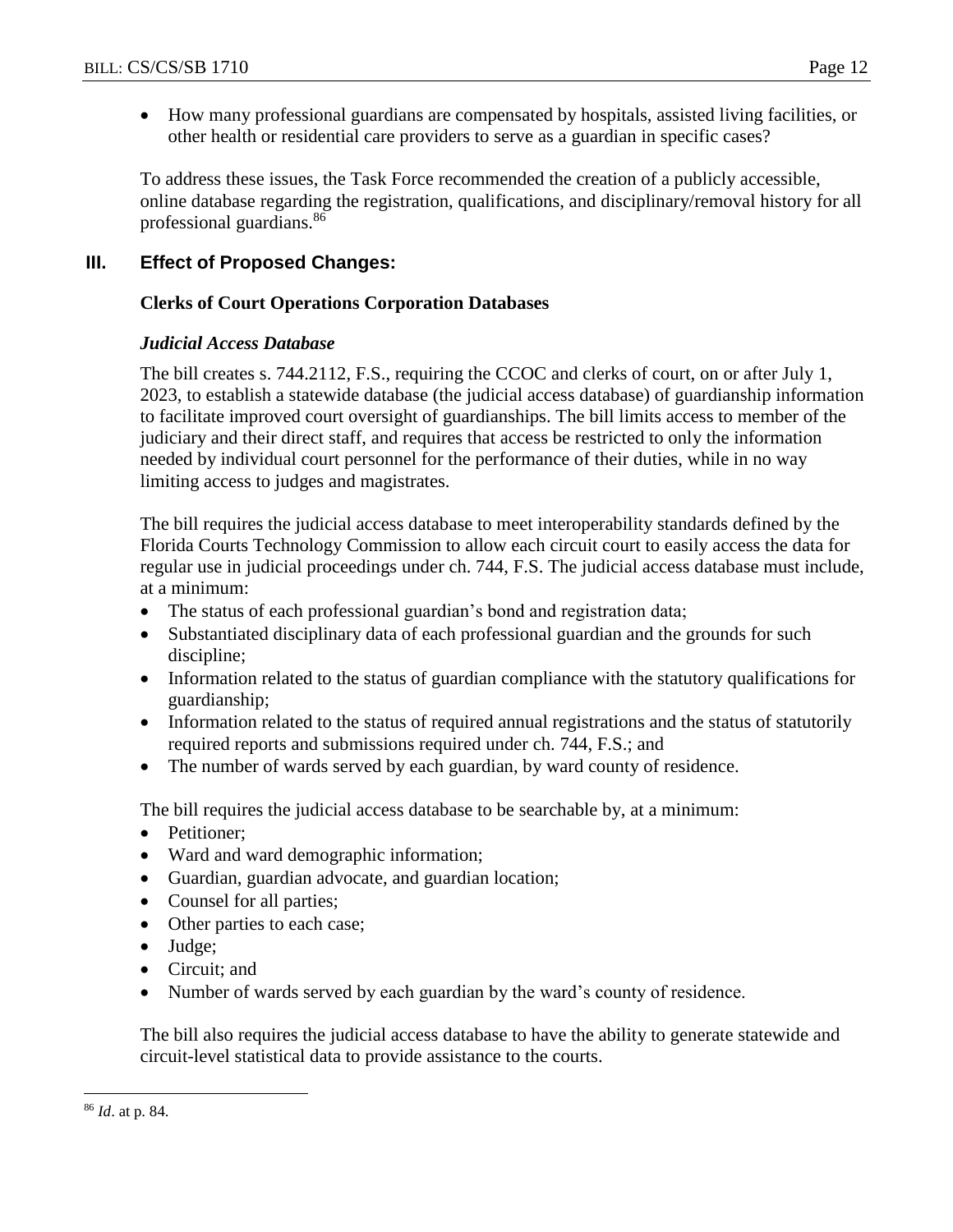#### *Public Access Database*

The bill also requires the CCOC to establish a publicly accessible webpage and database (the public accessible database) to facilitate improving transparency of guardianship cases to the public. As with the judicial access database, the webpage and database must be established on or after January 1, 2023.

Similar to the judicial access database, the bill directs the CCOC to generate statewide and circuit-level statistical data to provide assistance to the courts and the DOEA, and transparency to the public and policymakers regarding Florida's guardianship system. The bill limits such reports to including only aggregated and de-identified data, and requires the reports to be published on the CCOC webpage.

The bill requires the publicly accessible database to be searchable by professional guardian name in order to view the current data regarding:

- Number of wards served:
- Ward counties of residence: and
- Whether a ward is under a limited or plenary guardianship.

The bill specifically prohibits the database from allowing access to personal identifying information of wards. This will provide members of the public with needed information on guardianship matters throughout the state while maintaining the privacy and confidentiality of sensitive information related to wards.

The bill requires the OPPG to share registration and disciplinary data with the CCOC and clerks of court, and requires the CCOC to generate reports using information in both the judicial access database and the publicly accessible database at the request of the Legislature, judiciary, and the DOEA.

#### *Development of Data Elements*

The bill requires the CCOC to develop a list of specific data elements for inclusion in the judicial access database, and requires the CCOC to provide the list to the Legislature by January 1, 2023.

The bill directs the CCOC to develop a second list of proposed data elements to be included in the public accessible database, and it requires the data elements to be established in a manner that ensures the confidentiality of ward information.

The bill requires the CCOC to engage with relevant stakeholders in developing the lists for each database in order to obtain feedback for use in the development of specific data elements for use in either of the two databases created by the bill. The relevant stakeholders include but are not limited to:

- Judicial officers and magistrates who handle guardianship and probate matters;
- The Florida Guardianship Association;
- The Elder Law Section of the Florida Bar:
- The Real Property, Probate, and Trust Law Section of the Florida Bar;
- The DOEA.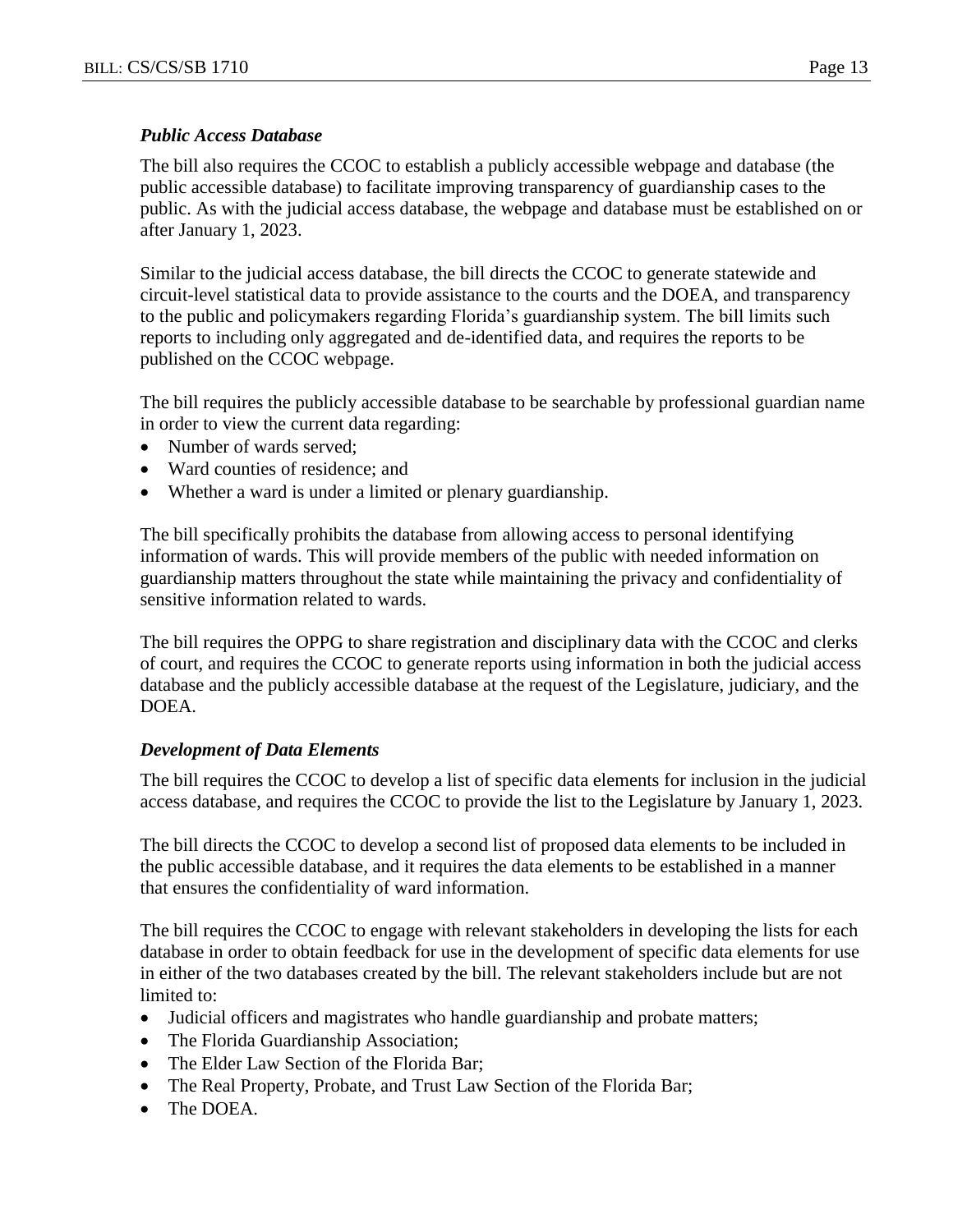The bill also directs the CCOC to collaborate with the Florida Courts Technology Commission to implement the data elements and databases to achieve interoperability.

#### **Department of Elder Affairs Public Access Webpage**

The bill also requires the OPPG to publish public professional guardian registration profiles on its website. The profiles must be accessible and searchable by the public and include, at a minimum:

- The guardian's name and business address;
- Documentation proving bonding and educational requirements have been met;
- The number and type of substantiated complaints against the guardian, if any; and
- Disciplinary actions taken by the DOEA against the guardian, if any.

The bill provides rule making authority the DOEA to implement this provision.

#### **OPPAGA Report**

The bill directs the CCOC to compile data collected from the clerks of court and the DOEA and submit the data to the Office of Program and Policy Analysis and Government Accountability (OPPAGA). The bill requires OPPAGA to analyze the data in order to evaluate trends in the use of guardianships and conduct a comparative analysis of guardianship laws in other states. OPPAGA must collaborate with the CCOC, the clerks of court, and the DOEA and submit the a report containing findings and recommendations to the Governor and the Legislature by October 15, 2024, and annually thereafter until October 15, 2027.

The bill specifies that the data included in the OPPAGA reports must:

- Be produced in a statewide, circuit-level, and county-level statistical format;
- Include only aggregated and de-identified data; and
- Not contain personal identifying information of wards.

The bill is effective July 1, 2022.

#### **IV. Constitutional Issues:**

A. Municipality/County Mandates Restrictions:

None.

B. Public Records/Open Meetings Issues:

None.

C. Trust Funds Restrictions:

None.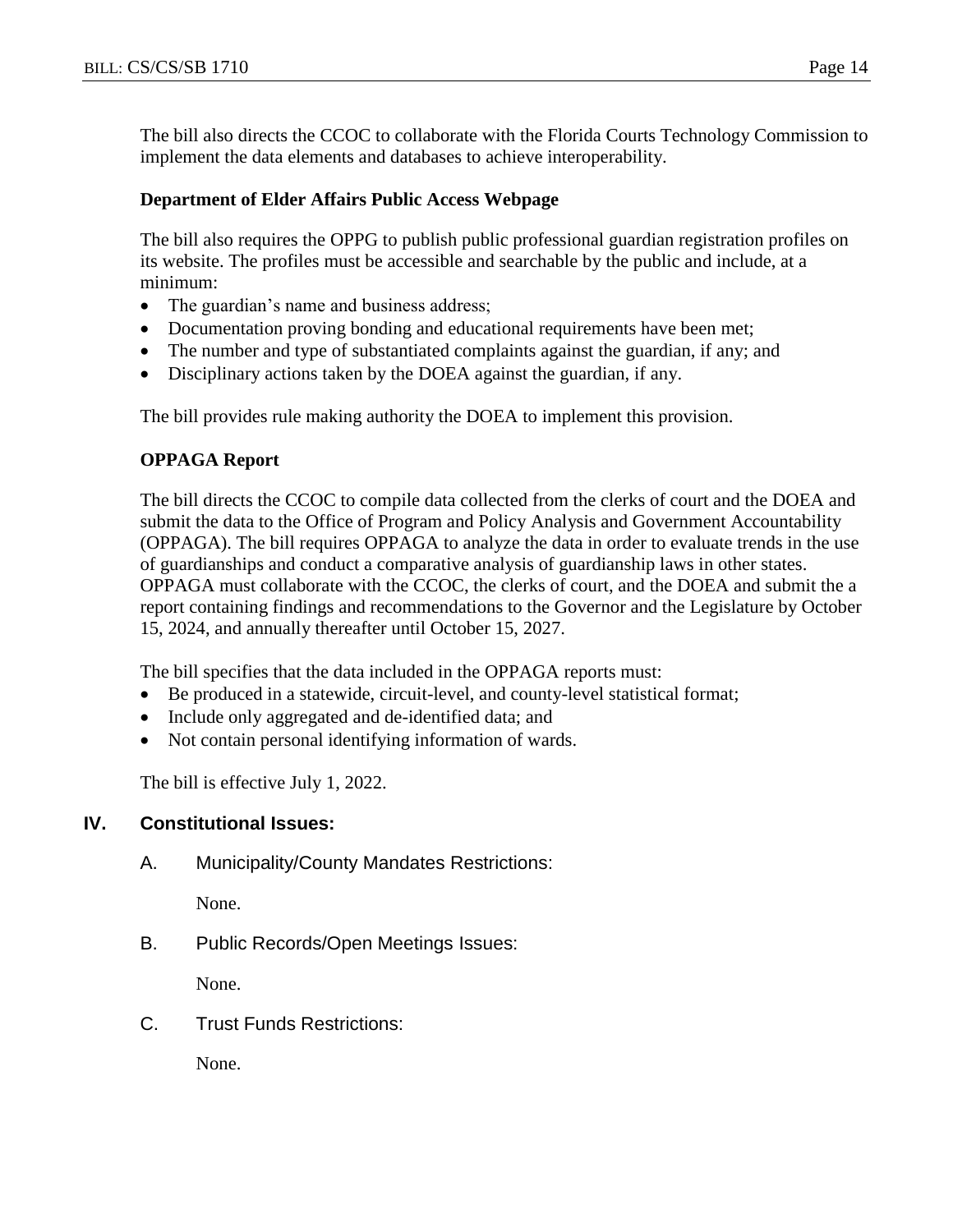D. State Tax or Fee Increases:

None.

E. Other Constitutional Issues:

None identified.

#### **V. Fiscal Impact Statement:**

A. Tax/Fee Issues:

None.

#### B. Private Sector Impact:

None.

C. Government Sector Impact:

The bill provides the CCOC with \$2.4 million in nonrecurring general revenue funds to establish the database. The bill also provides \$340,000 (\$40,000 recurring and \$300,000 nonrecurring) general revenue funds to the DOEA to implement the bill.

The CCOC may have recurring costs associated with maintenance of the database and the clerk of courts may have recurring costs associated with an increase in workload related to compiling data, yet those costs are currently indeterminate.

#### **VI. Technical Deficiencies:**

None.

#### **VII. Related Issues:**

None.

#### **VIII. Statutes Affected:**

This bill substantially amends the section 744.2112 of the Florida Statutes.

This bill creates section 744.2001 of the Florida Statutes.

#### **IX. Additional Information:**

A. Committee Substitute – Statement of Changes: (Summarizing differences between the Committee Substitute and the prior version of the bill.)

**CS/CS by Rules on March 1, 2022** The CS: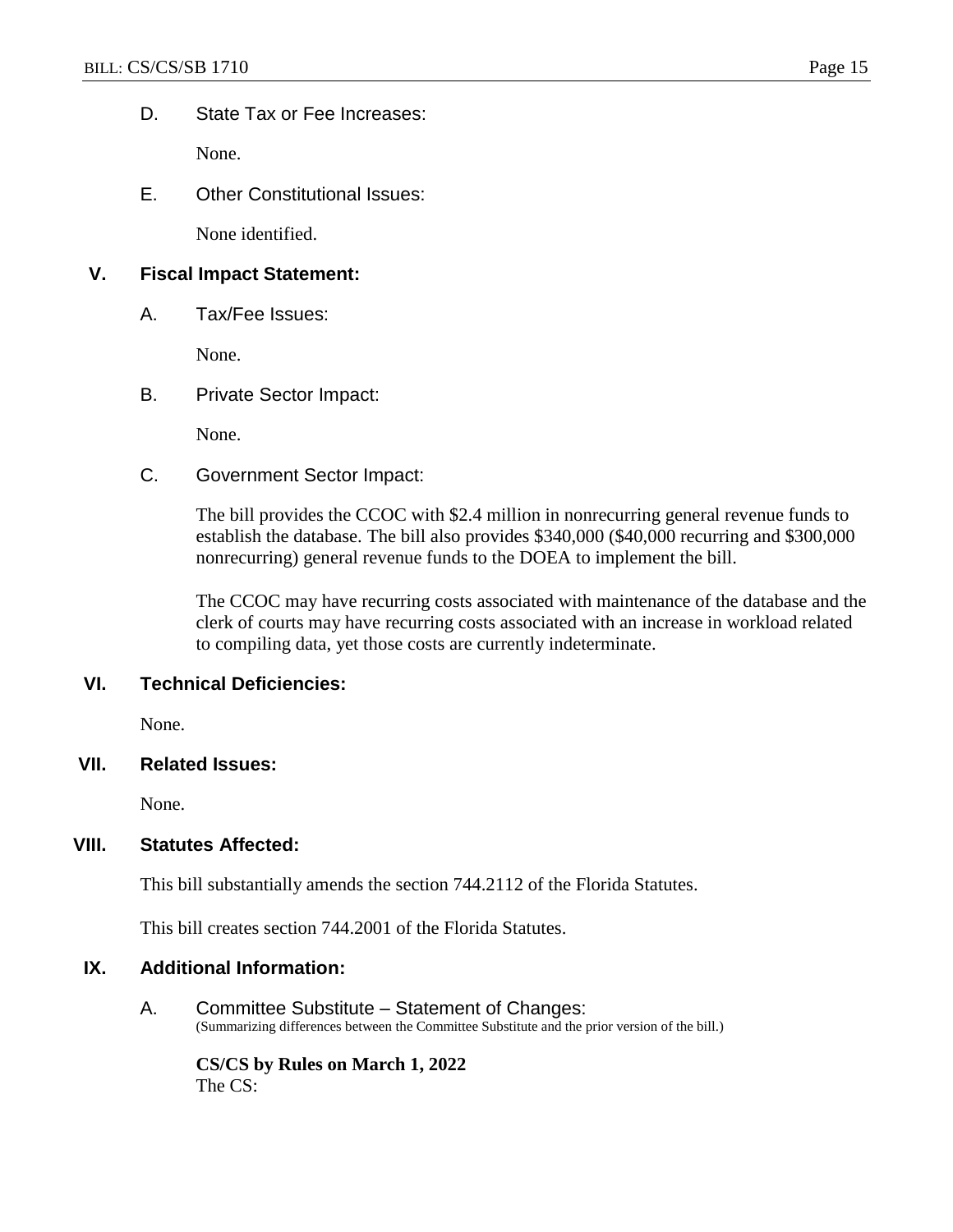- Requires the CCOC, on or after July 1, 2023, to create a limited access statewide database for the judiciary to increase judicial oversight and a publicly searchable website and database to increase transparency with the public.
- Requires the judicial oversight database to be accessible only by the judiciary and their direct staff to perform court personnel's duties.
- Provides an enumerated list of data elements that must, at a minimum, be included and list of searchable elements that must, at a minimum, be included in the judicial oversight database.
- Requires the COCC, on or after July 1, 2023, to also create a publicly accessible and searchable webpage that contains specified guardian information.
- Requires the CCOC to generate and publish monthly reports of statistical data and generate other reports upon request by certain entities.
- Requires the CCOC to work with stakeholders to develop proposed lists of data elements for inclusion in the judicial oversight and publicly searchable databases and provide the lists to the Governor and Legislature by January 1, 2023.
- Requires the DOEA to create a publicly accessible webpage that contains specified guardian information, including disciplinary actions taken against a professional guardian and provides the DOEA with rulemaking authority to implement this provision.
- Requires the OPPAGA to conduct a comparative analysis and to study trends in the use of Florida's guardianship system and provide an annual report to the Governor and the Legislature beginning in 2024 through 2027.
- Provides a \$2.4 million nonrecurring general revenue appropriation to the CCOC to develop the databases.
- Provides \$340,000, of which \$300,000 is nonrecurring, to the DOEA to implement the provisions of the bill.

# **CS by Children, Families, and Elder Affairs on January 25, 2022:**

The CS:

- Requires the CCOC and clerks of court to create and maintain a guardianship database, rather than the DOEA as under the original bill;
- Requires the database to have the ability to generate statewide and circuit-level statistical data of assistance to the courts and the DOEA;
- Requires the database to be interoperable with existing data systems in each circuit court;
- Requires the database to include and be searchable by minimum data points;
- Requires the OPPG to share registration and disciplinary data with the CCOC and clerks of court;
- Requires the OPPG to publish public professional guardian registration profiles on its website;
- Requires the profiles to be accessible and searchable by the public and to include certain minimum information;
- Removes conforming provisions made in ss.  $744.2001$ ,  $744.362$ ,  $744.363$ ,  $744.365$ , and 744.367, F.S.;
- Removes legislative findings and intent;